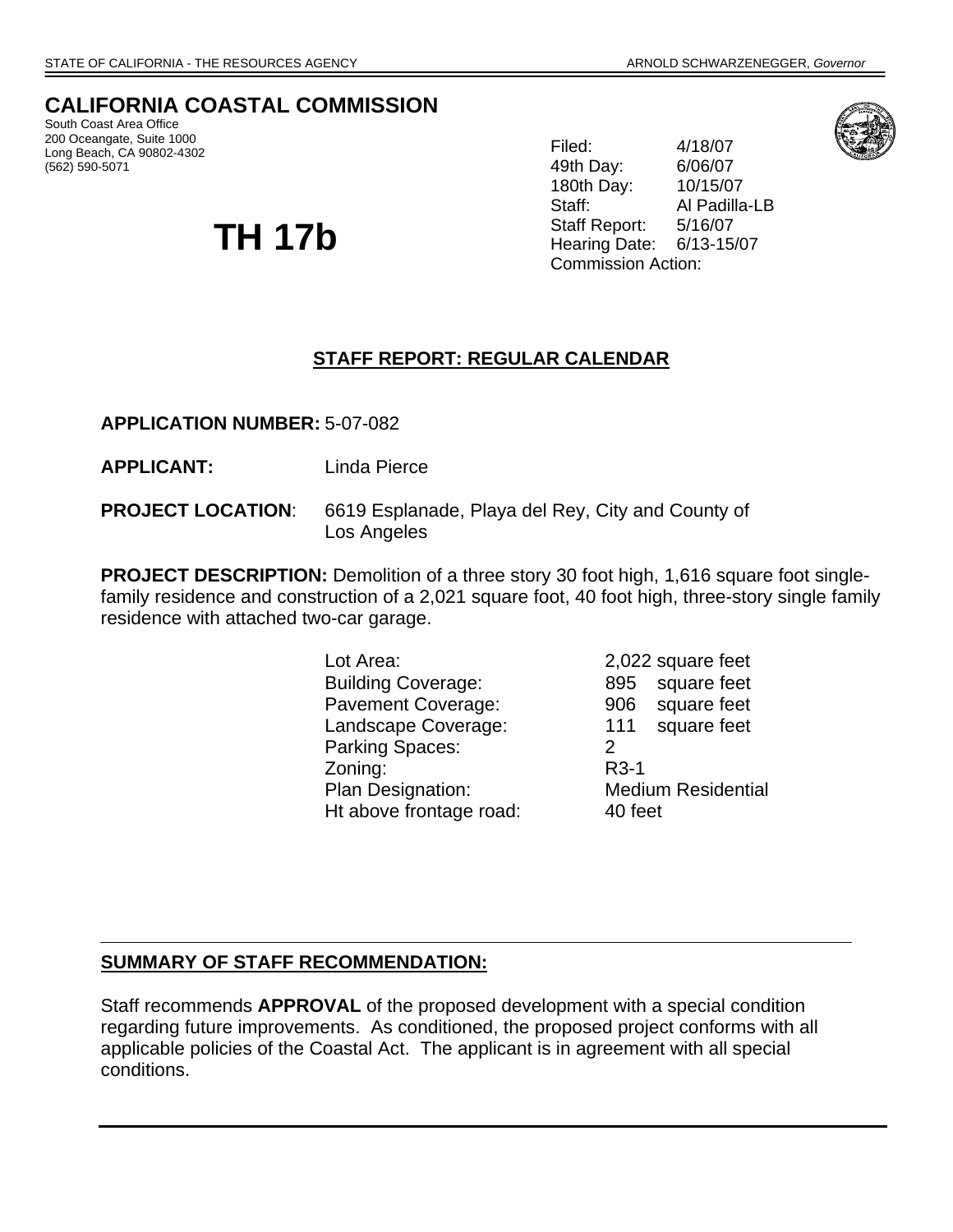#### 5-07-082(Pierce) Page 2 of 6

# **LOCAL APPROVAL:** City of Los Angeles Approval In Concept #ZA 2007-373

**SUBSTANTIVE FILE DOCUMENTS:** 1) Coastal Development Permits: 5-98-335; 5-98-334; 5- 99-039; 5-04-455

## **STAFF RECOMMENDATION OF APPROVAL:**

#### **Motion:**

#### *I move that the Commission approve Coastal Development Permit No. 5-07-082 pursuant to the staff recommendation.*

Staff Recommends a **YES** vote. Passage of this motion will result in approval in the permit as conditioned and adoption of the following resolution and findings. The motion passes only by affirmative vote of a majority of the Commissioners present.

# **I. RESOLUTION TO APPROVE THE PERMIT**

The Commission hereby approves a coastal development permit for the proposed development and adopts the findings set forth below on grounds that the development as conditioned will be in conformity with the policies of Chapter 3 of the Coastal Act and will not prejudice the ability of the local government having jurisdiction over the area to prepare a Local Coastal Program conforming to the provisions of Chapter 3. Approval of the permit complies with the California Environmental Quality Act because either 1) feasible mitigation measures and/or alternatives have been incorporated to substantially lessen any significant adverse effects of the development on the environment, or 2) there are no further feasible mitigation measures or alternatives that would substantially lessen any significant adverse impacts of the development on the environment.

## **II. Standard Conditions**

- 1. Notice of Receipt and Acknowledgment. The permit is not valid and development shall not commence until a copy of the permit, signed by the permittee or authorized agent, acknowledging receipt of the permit and acceptance of the terms and conditions, is returned to the Commission office.
- 2. Expiration. If development has not commenced, the permit will expire two years from the date this permit is reported to the Commission. Development shall be pursued in a diligent manner and completed in a reasonable period of time. Application for extension of the permit must be made prior to the expiration date.
- 3. Interpretation. Any questions of intent or interpretation of any condition will be resolved by the Executive Director or the Commission.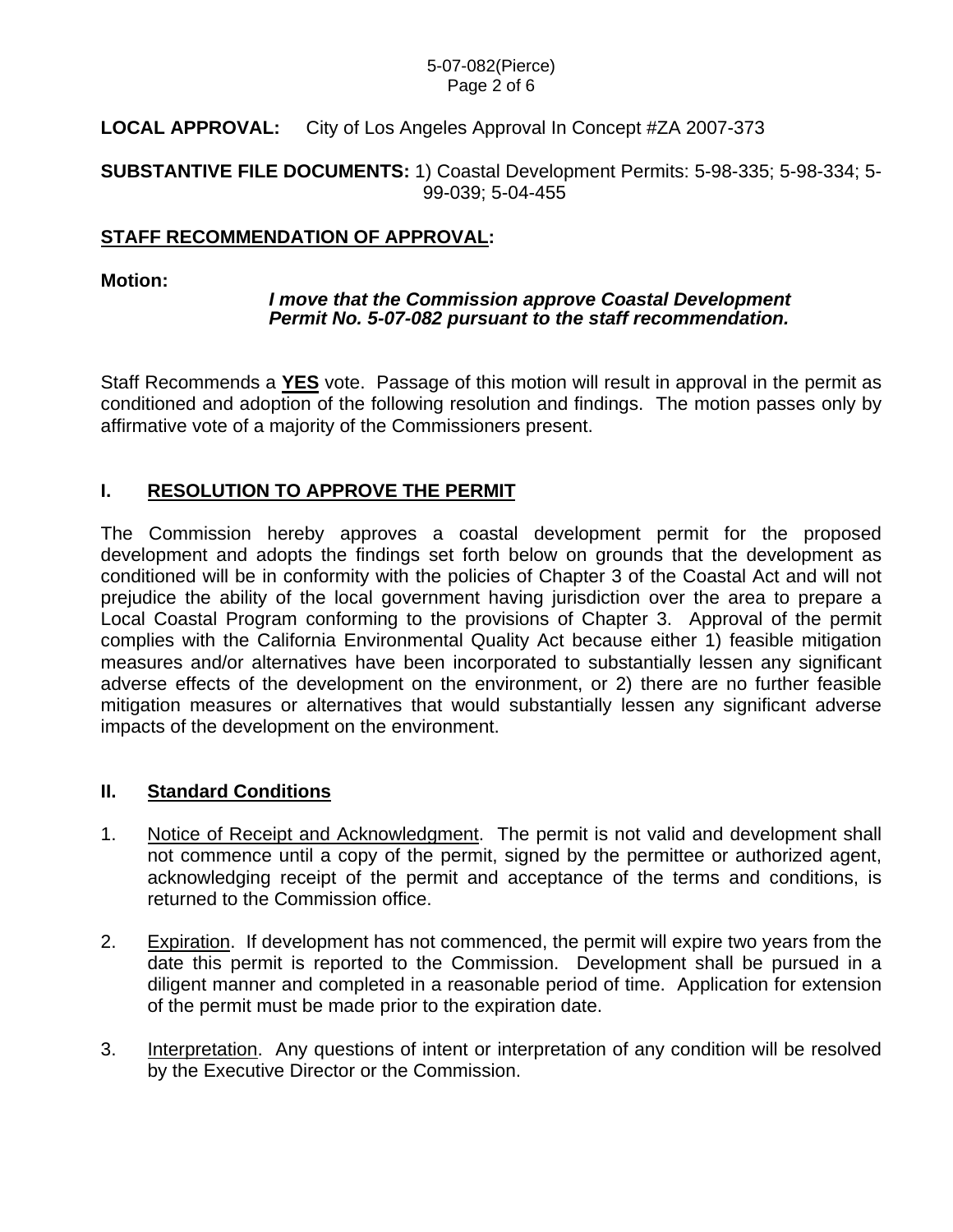#### 5-07-082(Pierce) Page 3 of 6

- 4. Assignment. The permit may be assigned to any qualified person, provided assignee files with the Commission an affidavit accepting all terms and conditions of the permit.
- 5. Terms and Conditions Run with the Land. These terms and conditions shall be perpetual, and it is the intention of the Commission and the permittee to bind all future owners and possessors of the subject property to the terms and conditions.

# **1. No Future Improvements Restriction**

 This permit is only for the development described in coastal development permit No. **5- 07-082**. Except as provided in Public Resources Code section 30610 and applicable regulations, any future development as defined in PRC section 30106, including, but not limited to, a change in the density or intensity of use land, shall require an amendment to Permit No. **5-07-082** from the California Coastal Commission or shall require an additional coastal development permit from the California Coastal Commission or from the applicable certified local government.

## **III. Findings and Declarations**

The Commission hereby finds and declares:

## **A. Project Description and History**

The applicant proposes to demolish an existing single-family residence and construct a threestory, 40 foot high, 2,021 square foot, single-family residence. The first floor is a semisubterranean two car garage. The residential structure has a step-back design, with the front of the building measuring approximately 28 feet, with an open deck railing, and the mid and rear portion measuring a maximum of 40 feet, as measured from the street elevation.

The subject property is located on Esplanade, east of Del Rey Lagoon Park, in the Del Rey Lagoon sub-community planning area, in the City of Los Angeles. Esplanade is a 40 foot wide residential street providing access to the single and multi-family residential development located northeast of Del Rey Lagoon Park and the street provides public access to the park and the park's public parking lot.

## **B. Community Character/Visual Quality**

Section 3025l of the Coastal Act states:

*The scenic and visual qualities of coastal areas shall be considered and protected as a resource of public importance. Permitted development shall be sited and designed to protect views to and along the ocean and scenic coastal areas, to minimize the alteration of natural land forms, to be visually compatible with the character of the surrounding areas, and, where feasible, to restore and enhance the visual quality in visually degraded areas.*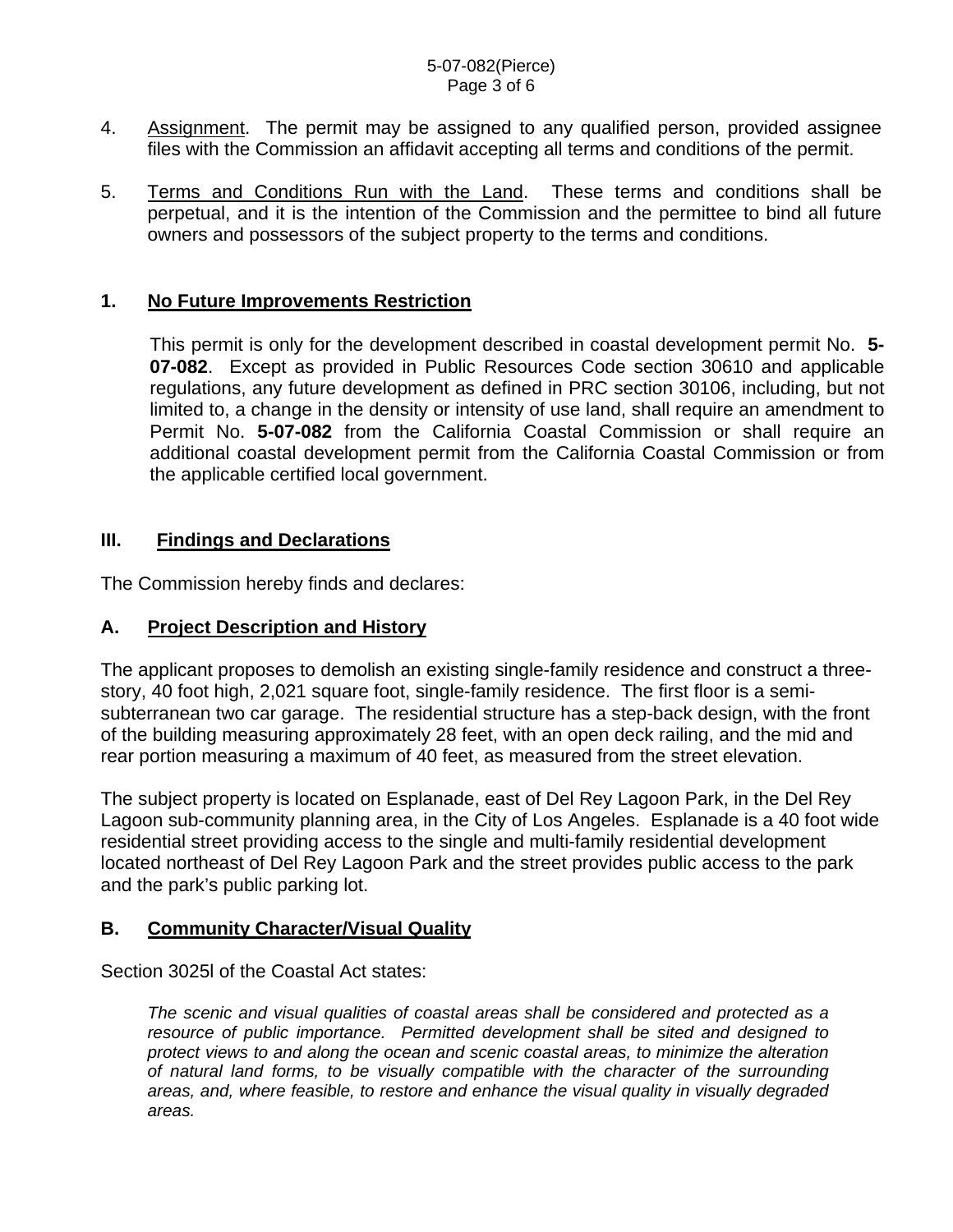This area of Playa del Rey consists of one to four story single and multi-family residences. The pattern of development is a mixture of older and recycling construction. Most lots are developed with duplexes, as it was originally subdivided.

While the Commission has consistently conditioned development on beach fronting lots in Playa del Rey to 37 feet, local zoning allows up to 45 feet. Along the inland side of the Esplanade, where development is set into a low ascending hill, the Commission has approved development with height limits ranging from 40 to 45 feet in locations where the surrounding existing development is higher than 37 feet.

The City of Los Angeles and the Coastal Commission have approved a limited number of coastal development permits in this immediate area, almost all of which came after the City's submitted LCP in 1981. The Commission has approved developments between 30 feet and 45 feet in the Esplanade area of Playa del Rey. In certain cases (CDP no.: 5-99-038, 5-97- 400, 5-87-344, 5-86-169) projects were submitted with proposed heights from 30 to 37 feet. Other projects (CDP no.: 5-98-334, 5-98-335) were conditioned to reduce the height of the proposed development to 37 feet because of surrounding development and the impacts to community character. Finally, other developments ( CDP no.: 5-04-455, 5-91-053, 5-90-216, 5-85-421) were approved by the Commission with proposed heights between 37 and 45 feet.

The proposed single-family residence will be a maximum of 40 feet in height, as measured from the frontage road. The lots within the immediate area of the subject site consists of two and three-story residential structures, varying from 27 feet to 40 feet. There are two lots with 40 foot heights, to the south and north of the project site. While the proposed structure is 9 and 13 feet higher than the developments immediately to the north and south, the height of the proposed structure is consistent with other nearby structures.

Del Rey Lagoon Park is adjacent to and west of Esplanade. This is a predominately passive recreational park separated from the beach by three blocks of residential development. The park is used by the public for walking, bird watching and occasionally boating (such as kayaks and small sailboats). The project site is separated from the park by Esplanade, which is approximately 40 feet wide adjacent to the project site. The project measures approximately 29 feet along the front of the building, adjacent to Esplanade, and 40 feet high towards the rear of the property, as measured from Esplanade. Development behind the project site, because the ascending slope, tend to be taller structures, three and four stories, extending 15 to 20 feet above the roof line of structures along Esplanade, as viewed from the park and Esplanade. The height of proposed project will not impact the visual quality from Del Rey Lagoon Park and is consistent with the scale of the surrounding community. However, additional development may be inconsistent with the surrounding area and adversely impact the visual quality of the area. Therefore, a future improvement condition is necessary. The Commission finds that, as conditioned, the design of the residence will not adversely affect the visual quality and community character in the Esplanade area of Playa Del Rey.

## **C. Public Access/Recreation**

Section 30211 of the Coastal Act states: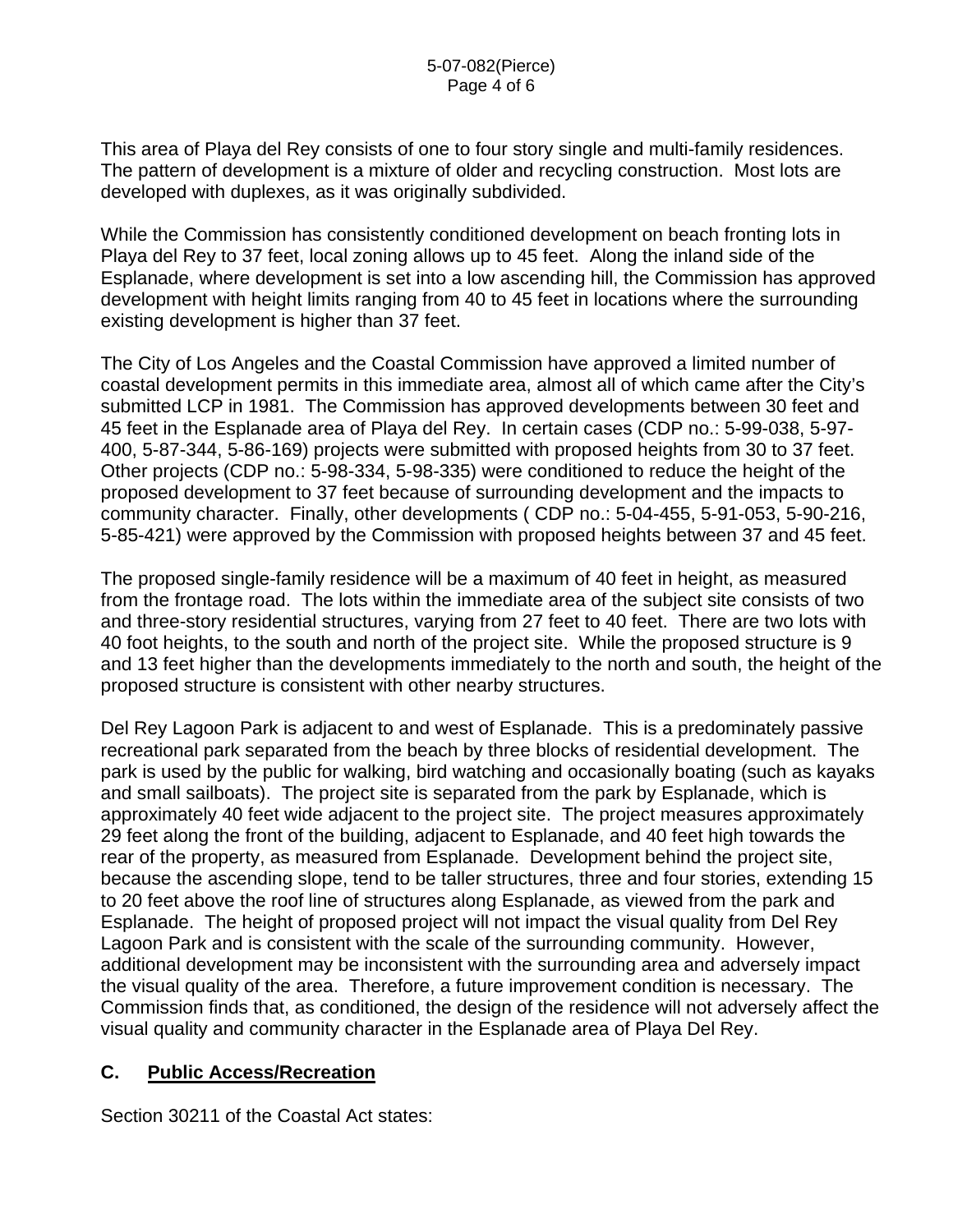*Development shall not interfere with the public's right of access to the sea where acquired through use or legislative authorization, including, but not limited to, the use of dry sand and rocky coastal beaches to the first line of terrestrial vegetation.* 

The proposed project is located across the street from Del Rey Lagoon and Lagoon Park. The lagoon is located between the beach and the Esplanade. The proposed demolition of the existing single-family residence and construction of a new single-family residence will not impact public access to the beach or to the Lagoon Park. The proposed project will also not impact the continued use of the recreational facilities of the park. Therefore, the Commission finds that the proposed project is consistent with Section 30211 and the relevant recreation policies of the Coastal Act.

# **D. Water Quality**

Section 30231 of the Coastal Act states:

*The biological productivity and the quality of coastal waters, streams, wetlands, estuaries, and lakes appropriate to maintain optimum populations of marine organisms and for the protection of human health shall be maintained and, where feasible, restored through, among other means, minimizing adverse effects of waste water discharges and entrainment, controlling runoff, preventing depletion of ground water supplies and substantial interference with surface water flow, encouraging waste water reclamation, maintaining natural vegetation buffer areas that protect riparian habitats, and minimizing alteration of natural streams.* 

The Del Rey Lagoon is connected to Ballona creek by a series of tidal gates. The lagoon is also a drainage area for the Ballona Wetlands. The project site is across South Esplanade (a vehicular roadway) from the lagoon. There is approximately 111 square feet of landscaping on the site, most of which is located in the rear yard. The remainder of the landscaping is located along the north side yard.

Roof drainage will be taken from roof gutters to drains, which direct runoff to the landscaped areas of the property, and to non-erosive drainage devices and directed to the street. Therefore, the proposed project minimizes impacts to the Del Rey Lagoon by maintaining permeable surfaces in the rear yard and is found consistent with Section 30231 of the Coastal Act.

# **E. Local Coastal Program**

Section 30604(a) of the Coastal Act provides that the Commission shall issue a coastal development permit only if the project will not prejudice the ability of the local government having jurisdiction to prepare a Local Coastal Program (LCP) which conforms with Chapter 3 policies of the Coastal Act:

*(a) Prior to certification of the Local Coastal Program, a coastal development permit shall be issued if the issuing agency, or the Commission on appeal, finds that the proposed development is in conformity with the provisions of Chapter 3 (commencing with*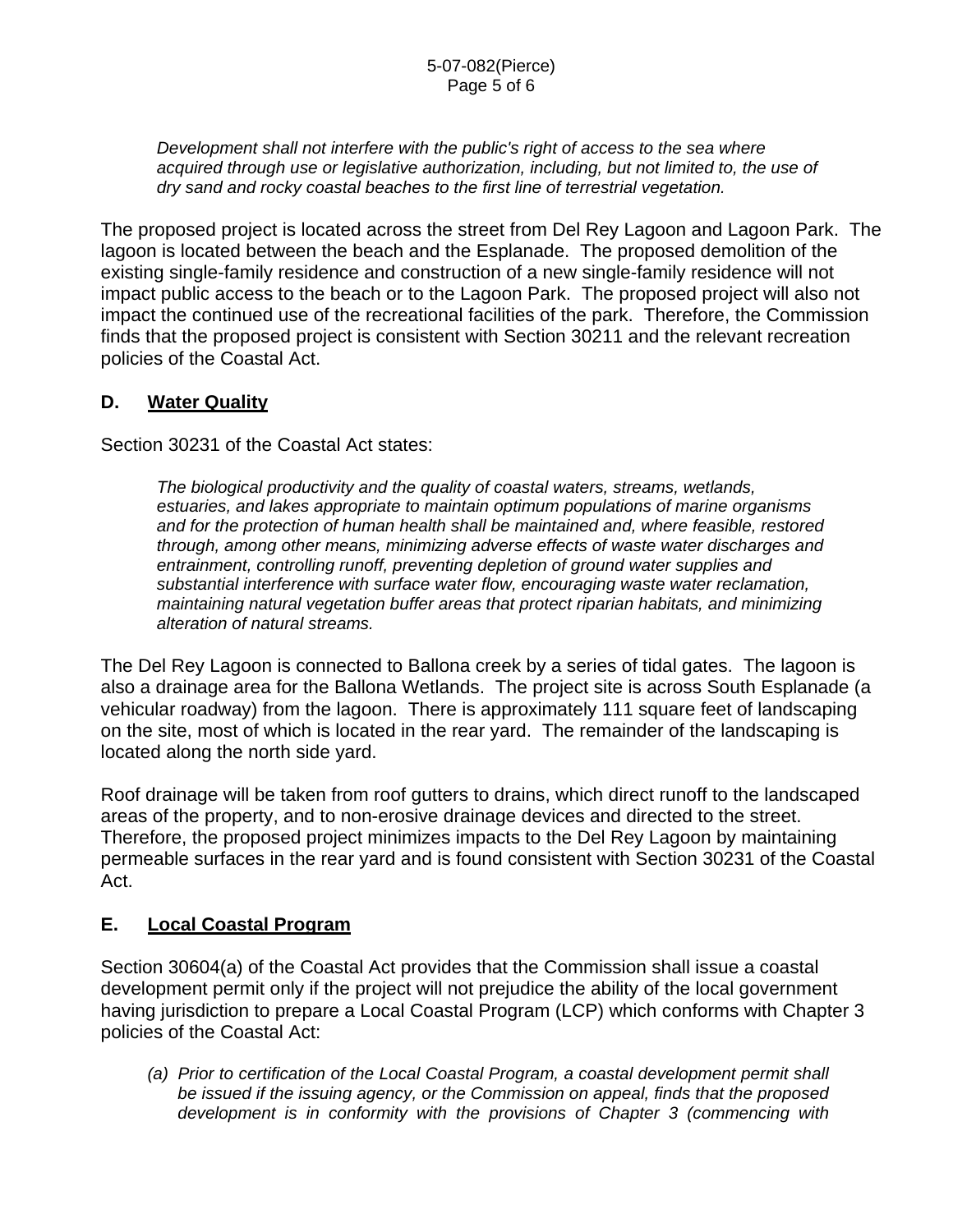*Section 30200) of this division and that the permitted development will not prejudice the ability of the local government to prepare a Local Coastal Program that is in conformity with the provisions of Chapter 3 (commencing with Section 30200). A denial of a coastal development permit on grounds it would prejudice the ability of the local government to prepare a Local Coastal Program that is in conformity with the provisions of Chapter 3 (commencing with Section 30200) shall be accompanied by a specific finding which sets forth the basis for such conclusion.* 

The City of Los Angeles does not have a certified Local Coastal Program for the Playa del Rey area. The City of Los Angeles submitted its Local Coastal Program in March 1981. In March 1981, the City of Los Angeles submitted a draft Local Coastal Program (LCP) for Commission approval. Commission staff recommended denial of the total LCP as submitted and conditional certification of the total LCP with conditions. At its December 18, 1981 hearing, the Commission denied the City's LCP submittal. Therefore, the standard of review for this planning area is the Chapter Three policies of the Coastal Act. The City has not planned the submittal of a revised LCP. As conditioned the development will not prejudice the City's ability to prepare a Local Coastal Program in conformity with Chapter 3 of the Coastal Act. The Commission, therefore, finds that the development, as conditioned is consistent with the provisions of Section 30604 (a) of the Coastal Act.

# **F. California Environmental Quality Act**

Section 13096 Title 14 of the California Code of Regulations requires Commission approval of a coastal development permit application to be supported by a finding showing the application, as conditioned by any conditions of approval, to be consistent with any applicable requirements of the California Environmental Quality Act (CEQA). Section 21080.5(d)(2)(A) of CEQA prohibits a proposed development from being approved if there are feasible alternatives or feasible mitigation measures available, which would substantially lessen any significant adverse effect that the activity may have on the environment.

The proposed project, as conditioned, has been found consistent with the Chapter 3 policies of the Coastal Act. All adverse impacts have been minimized and there are no feasible alternatives or feasible mitigation measures available which would substantially lessen any significant adverse impact that the activity may have on the environment. Therefore, the Commission finds that the proposed project, as conditioned, can be found consistent with the requirements of the Coastal Act to conform to CEQA.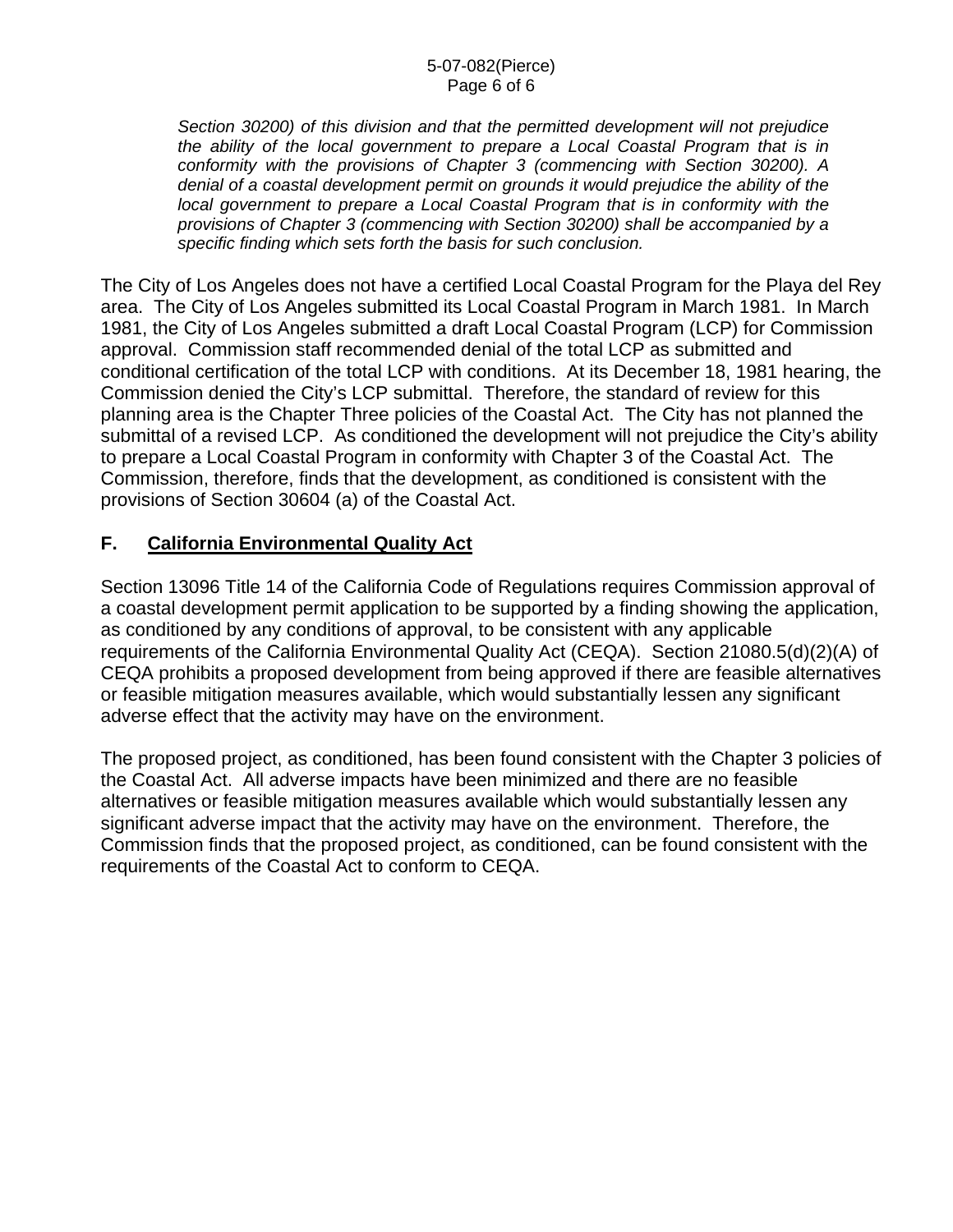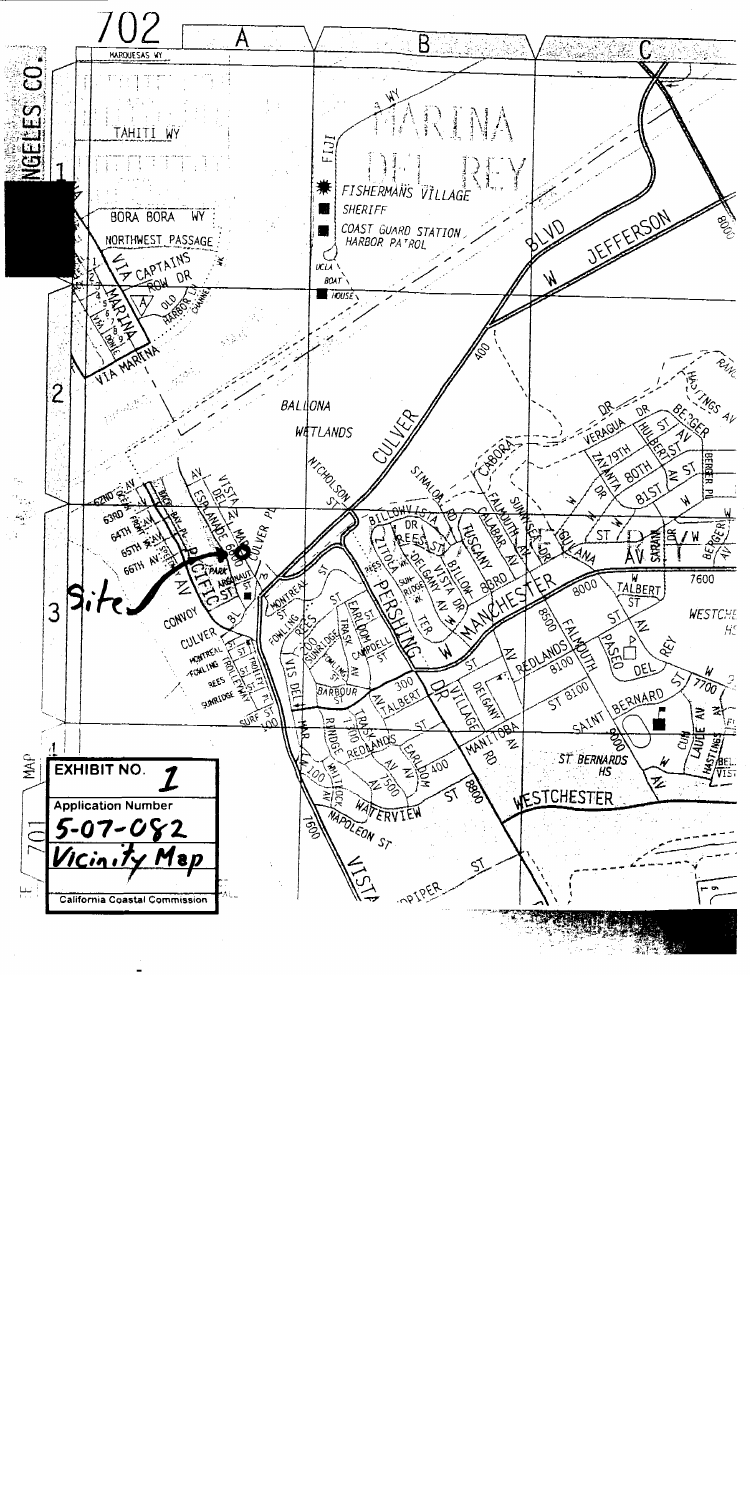





3/7/2007

slacounty.gov/mapping/gilmage.asp?val=4116006.00

California Coastal Commission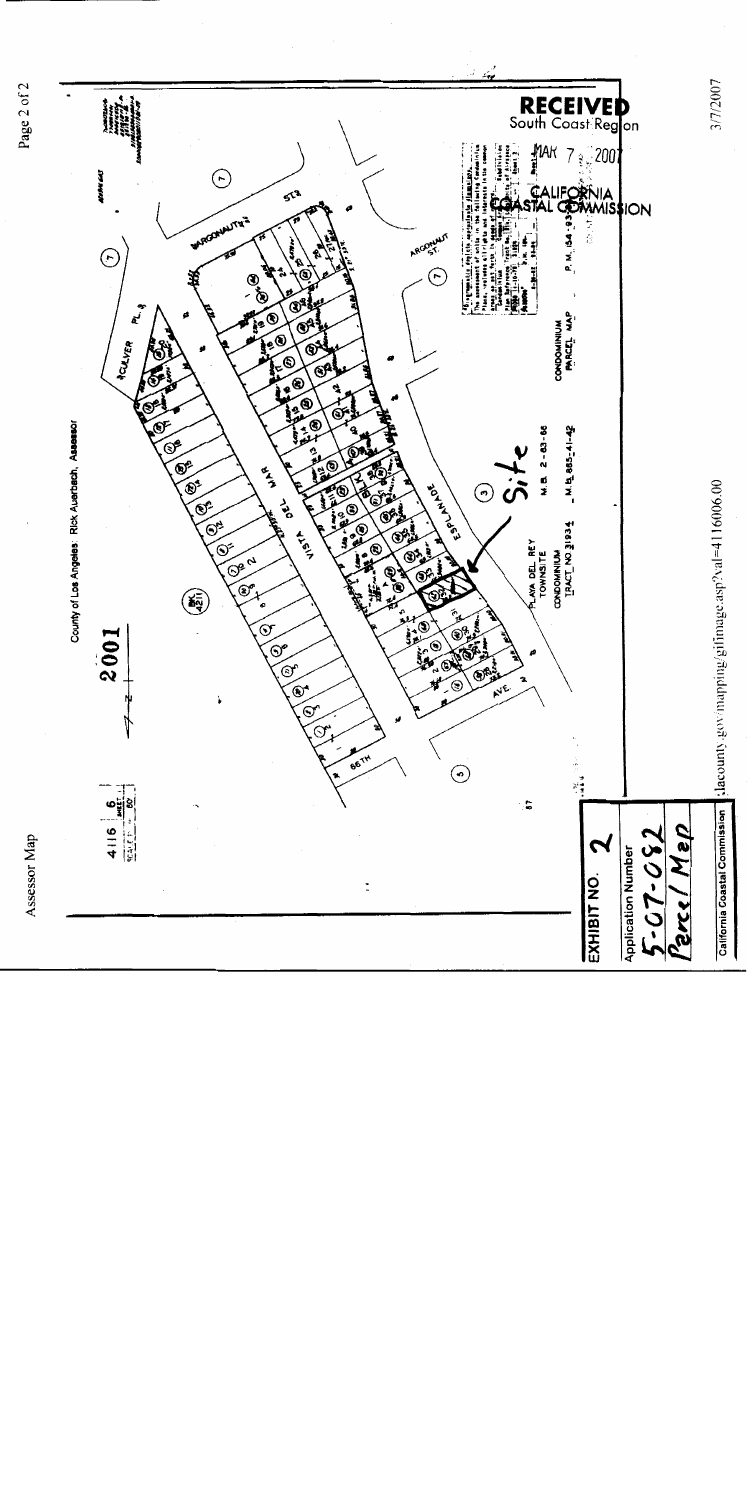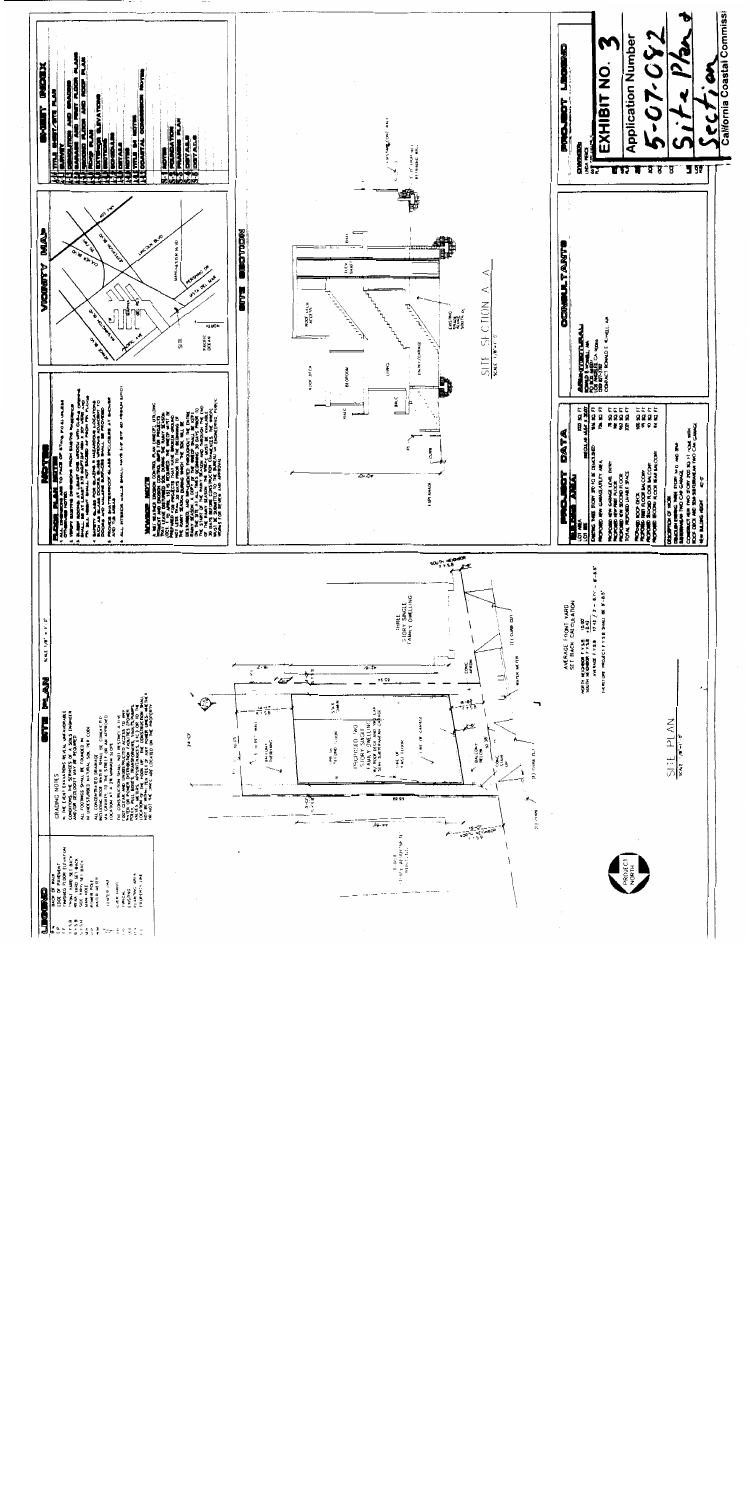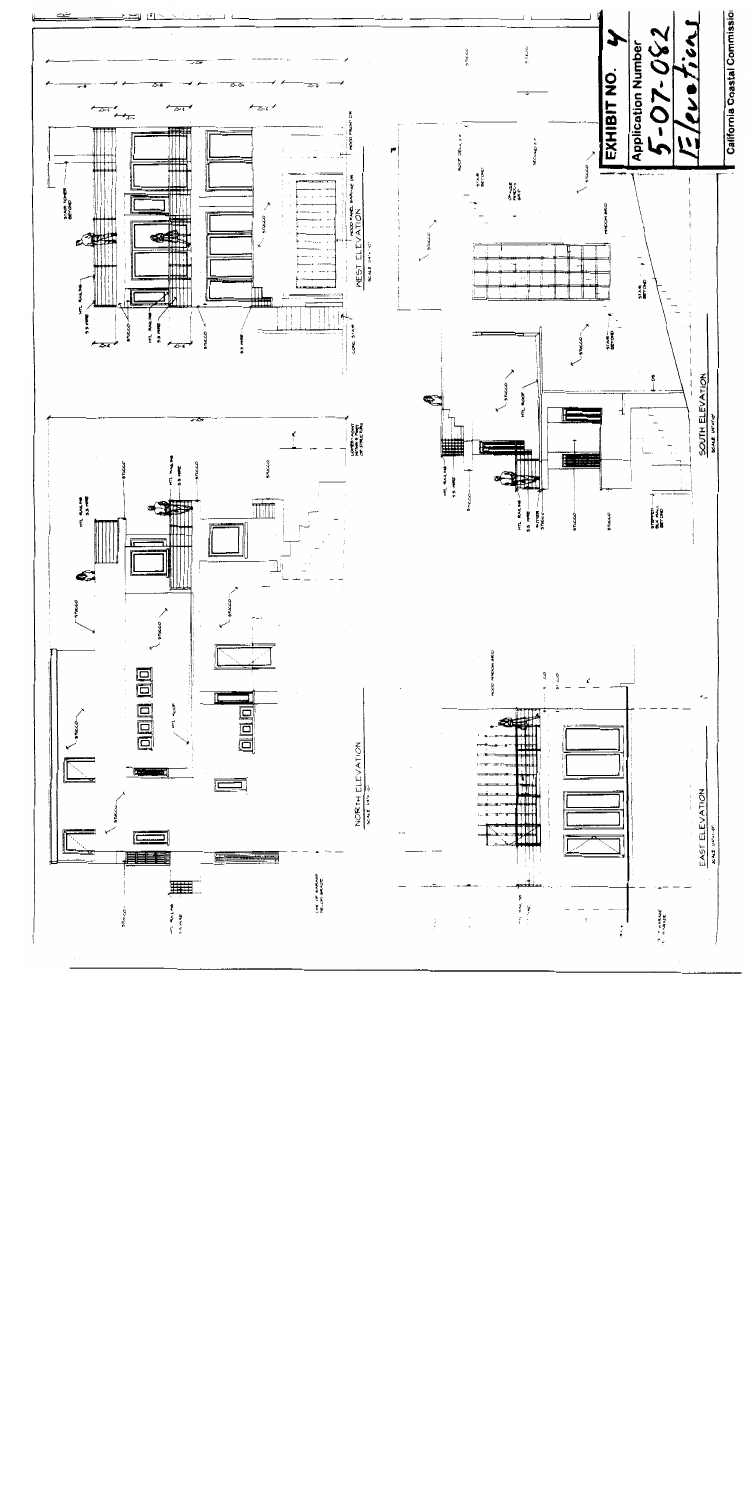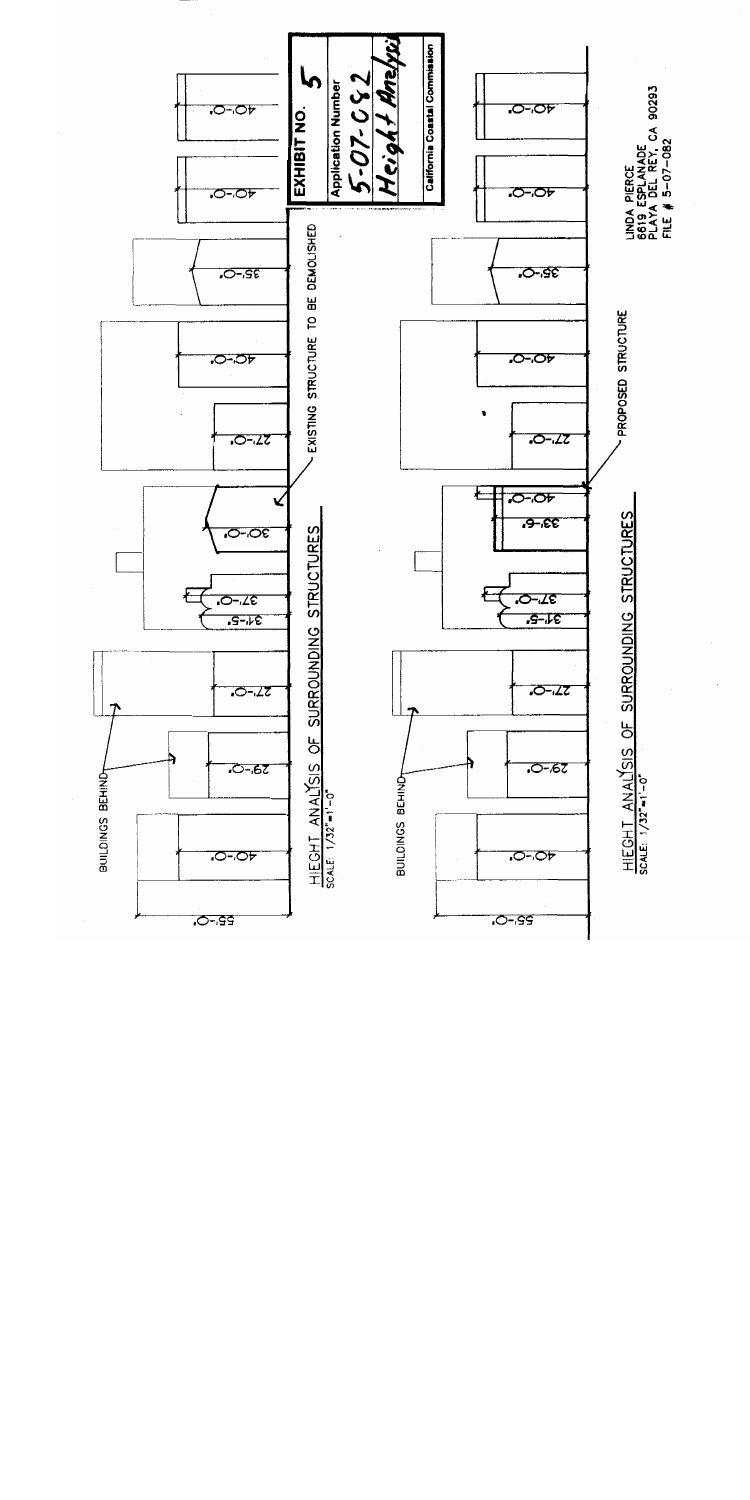

 $\mathcal{Q}$  $-230 - 29$ **Application Number** California Coastal Co Š 7 isa.

#  $5 - 07 - 082$ 6619 ESPLANADE PLAYA DEL'IZEY LINDA PIERCE با اسانع<br>جاما ا